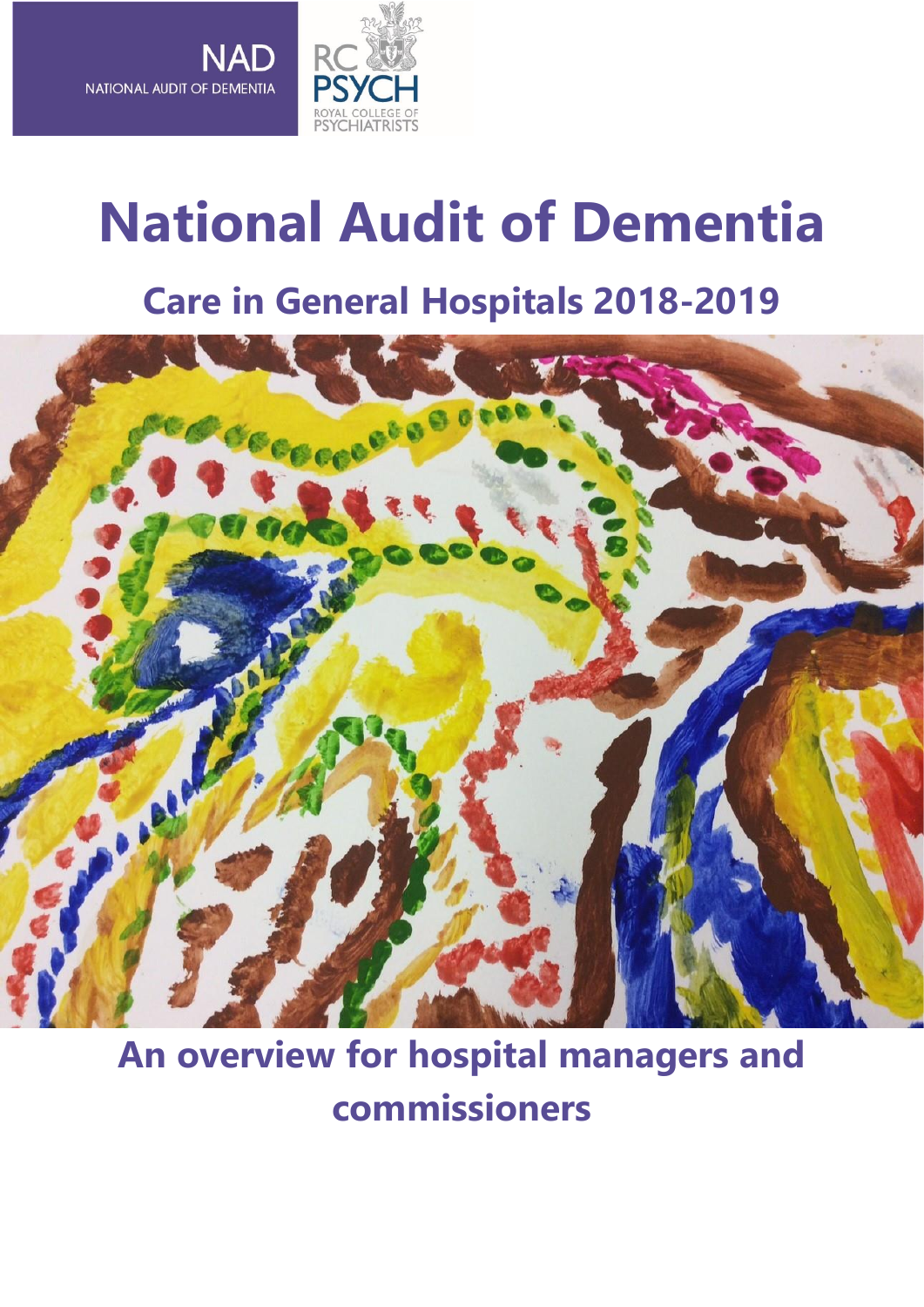This report was produced by Chloe Hood, Aimee Morris, Samantha Ofili, Lori Bourke, Jhermaine Capistrano, Brigita Melicherova and Jessica Butler from the National Audit of Dementia Project Team. It was published in November 2019.

Cover design features artwork by Graham Ford. The NAD art prize asked people living with dementia to submit artwork based on the concept "Living Well." Many thanks to all entrants in for permission to use their artwork. All entries in the NAD art prize can be seen on our [website.](https://www.rcpsych.ac.uk/improving-care/ccqi/national-clinical-audits/national-audit-of-dementia/art-prize-entries)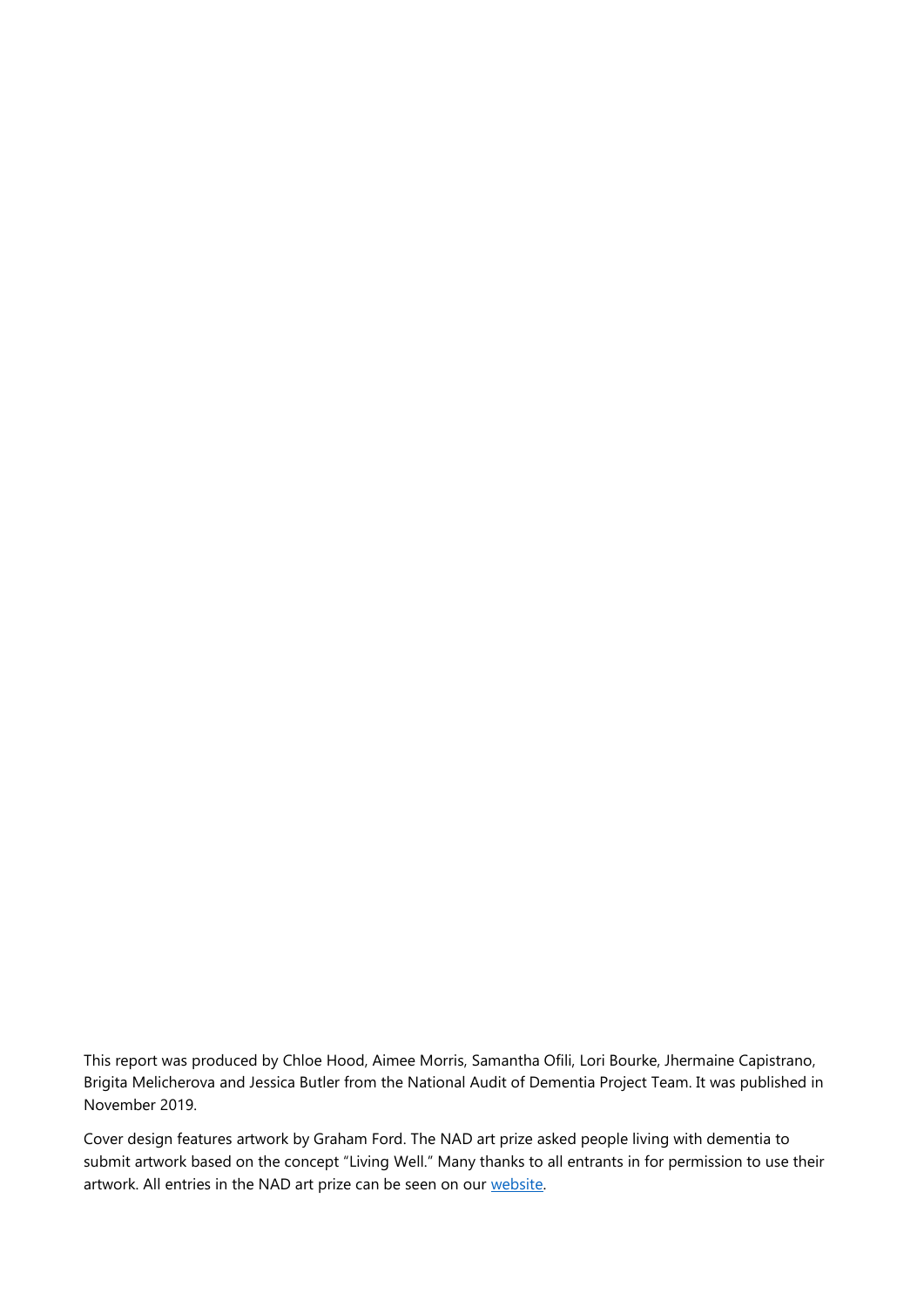# Contents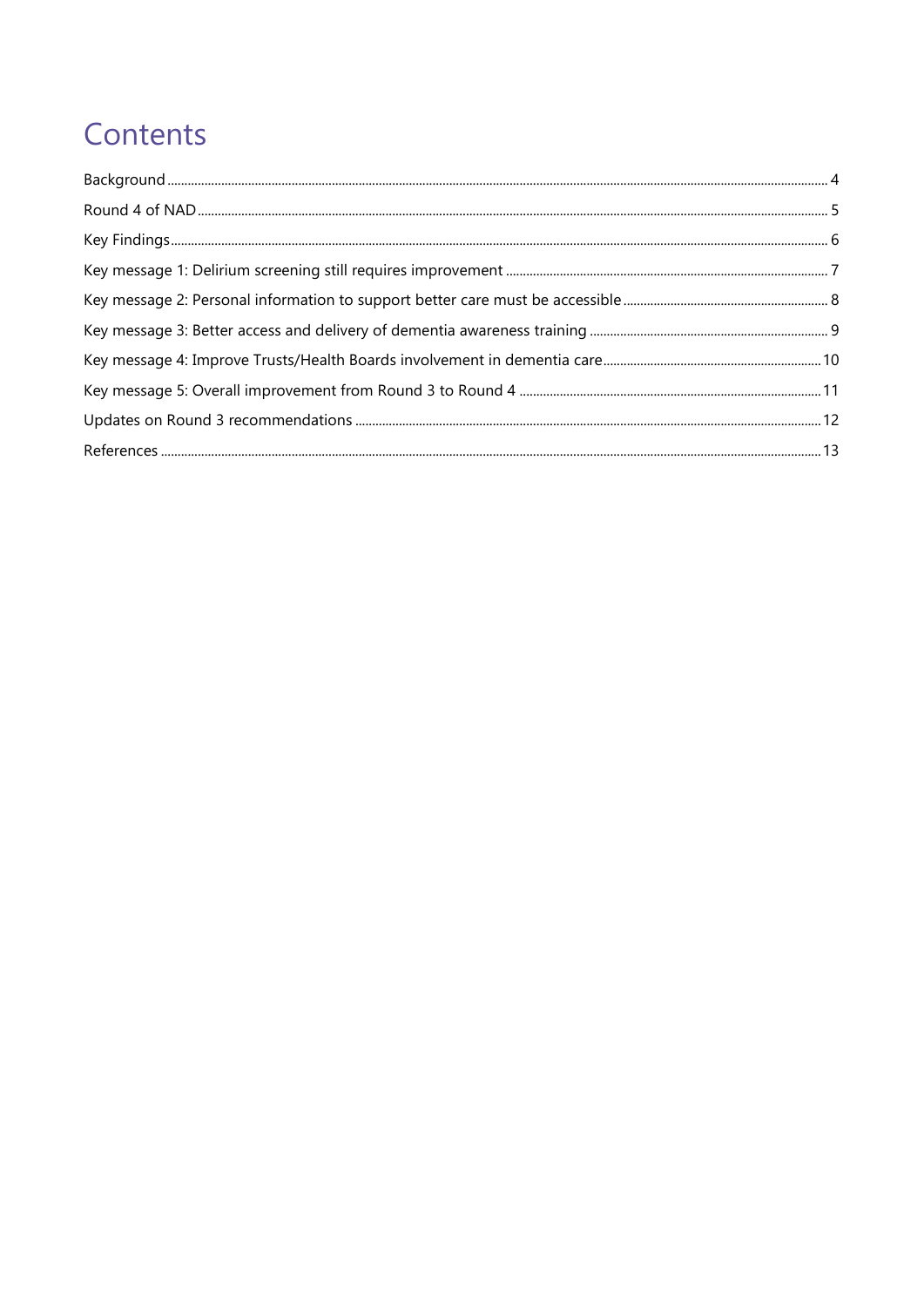## <span id="page-3-0"></span>Background

The National Audit of Dementia (NAD) is commissioned by the Healthcare Quality Improvement Partnership on behalf of NHS England and the Welsh Government, as part of the National Clinical Audit Programme. It is managed by Royal College of Psychiatrists, in partnership with other organisations and charities. NAD examines aspects of the care received by people with dementia in general hospitals in England and Wales.

#### What is dementia?

Dementia is the term used to describe a range of symptoms caused by diseases which damage the brain, such as Alzheimer's disease, or a series of strokes. Symptoms vary extensively but may include memory loss and difficulties with thinking, language and problem solving. There may also be changes in mood and behaviour<sup>1</sup>. For a person with dementia, these symptoms are severe enough to cause significant problems in daily life. Dementia is most prevalent in people over the age of 65 and the likelihood of developing dementia increases with age.

### Dementia in general hospitals

There are 850,000 people living with dementia in the UK<sup>2</sup>. This is expected to rise to one million by 2025 and continue to increase to two million by 2051. Dementia costs the UK economy £26.3 billion a year and is a significant challenge for the NHS with an estimated 25% of acute beds occupied by people with dementia<sup>3</sup>.

Improving dementia care has remained a key national priority for health services in England and Wales since the outset of the audit in 2008. NHS England/NHS Improvement is committed to supporting the Dementia 2020 Implementation Plan and the Dementia Friendly Hospitals charter of the National Dementia Action Alliance<sup>4</sup>. The Welsh Government Dementia Action Plan for Wales 2018–2022 $^5$  aims to embed a rights-based approach to the care of people with dementia admitted to hospital, outlining the importance of support for families and carers and the implementation of John's [Campaign](https://johnscampaign.org.uk/docs/external/age-uk-implementing-johns-campaign.pdf)<sup>6</sup>.

#### Previous Rounds of NAD

This is the fourth round of NAD. Round 3 results showed that there had been a continued effort at an organisational level to improve care experience. However, further improvements were needed in relation to:

- Assessing and recording delirium
- Collection of personal information about the person with dementia's care needs
- Access to finger food and snacks
- Availability of dementia champions to support staff
- Ensuring people with dementia are properly consulted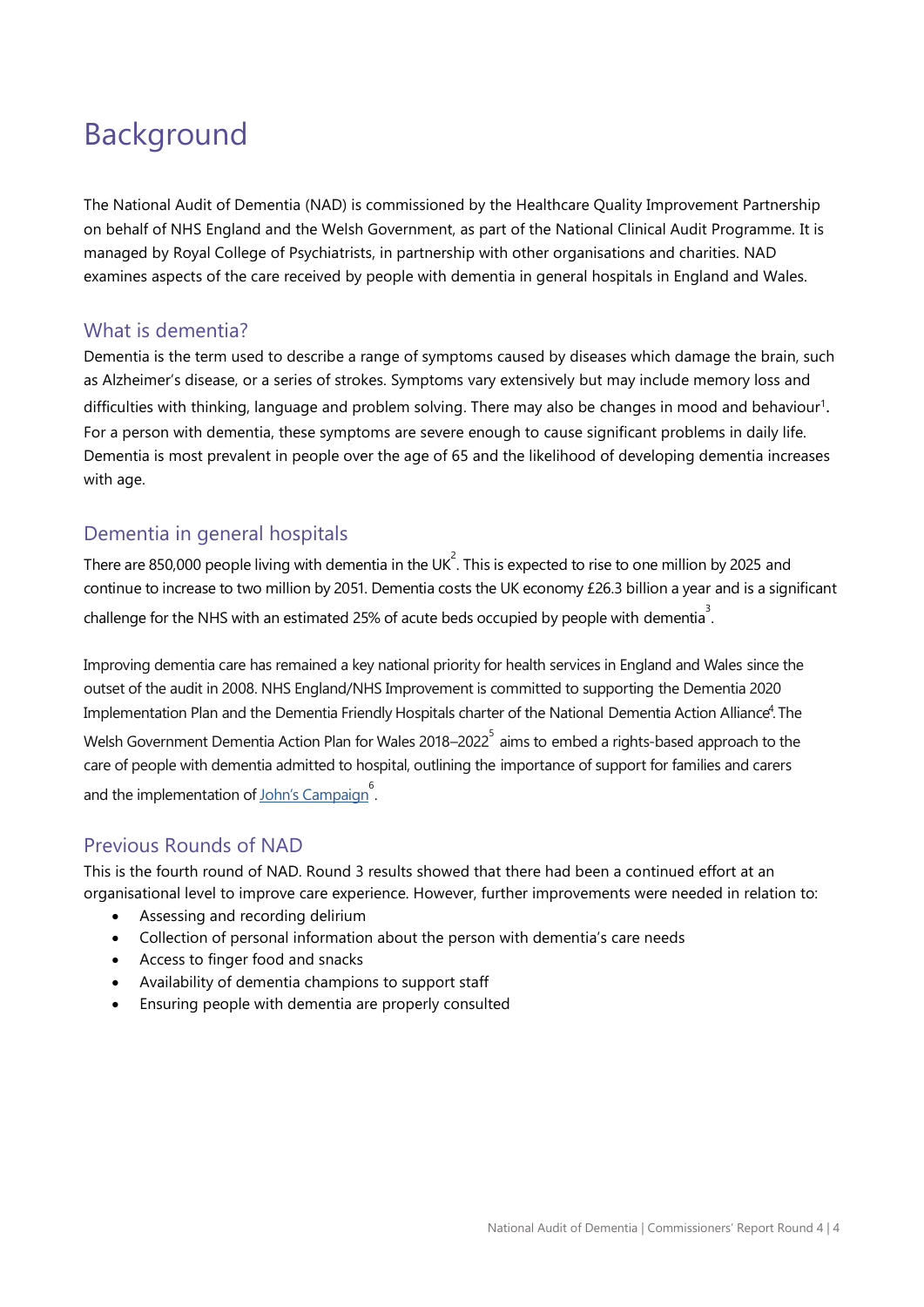### <span id="page-4-0"></span>Round 4 of NAD

Round 4 of NAD collected data between April and November 2018. 195 (97% of eligible hospitals) in England and Wales took part in the audit. Hospital staff received data collections tools to collect the following information:

- The health records of people with dementia admitted to hospital
- Hospital management about how care is planned and delivered
- Carers of people with dementia about the quality of care received
- Staff regarding training, their experience of care delivery, and the support they received to deliver care

In total, the audit received 195 organisational checklists, 9782 casenote submissions, 14154 staff questionnaires and 4736 carer questionnaires.

#### This report

This is a summary report of key messages from Round 4 for hospital managers and commissioners. It highlights the key areas of focus for general hospitals in England and Wales following the results of the audit. The [full report](https://www.rcpsych.ac.uk/docs/default-source/improving-care/ccqi/national-clinical-audits/national-audit-of-dementia/r4-resources/national-audit-of-dementia-round-4-report-online.pdf?sfvrsn=f75c5b75_6) for Round 4 contains further details on the audit methods, findings and recommendations.

Regional and individual hospital reports can also be found on the [audit website.](https://www.rcpsych.ac.uk/improving-care/ccqi/national-clinical-audits/national-audit-of-dementia/audit-round-4/art-prize-entries/national-audit-of-dementia-art-prize)

#### Key messages and recommendations

The national report identified five key messages and recommendations based on the findings of Round 4. These are the areas which the audit recommends hospitals should focus on as areas of priority.

An overview of the five key messages can be found on the next page. This is followed by a more indepth explanation of the key messages and the associated key recommendations.

Two of the five key messages (delirium screening and use of personal information to inform care) are the same as the previous Commissioners' report. This is because these items remained areas of concern and did not improve from Round 3. They are included in this report to highlight their importance in dementia care in general hospitals.

For more information on the data discussed in this report, please see the [National Report.](https://www.rcpsych.ac.uk/improving-care/ccqi/national-clinical-audits/national-audit-of-dementia/audit-round-4)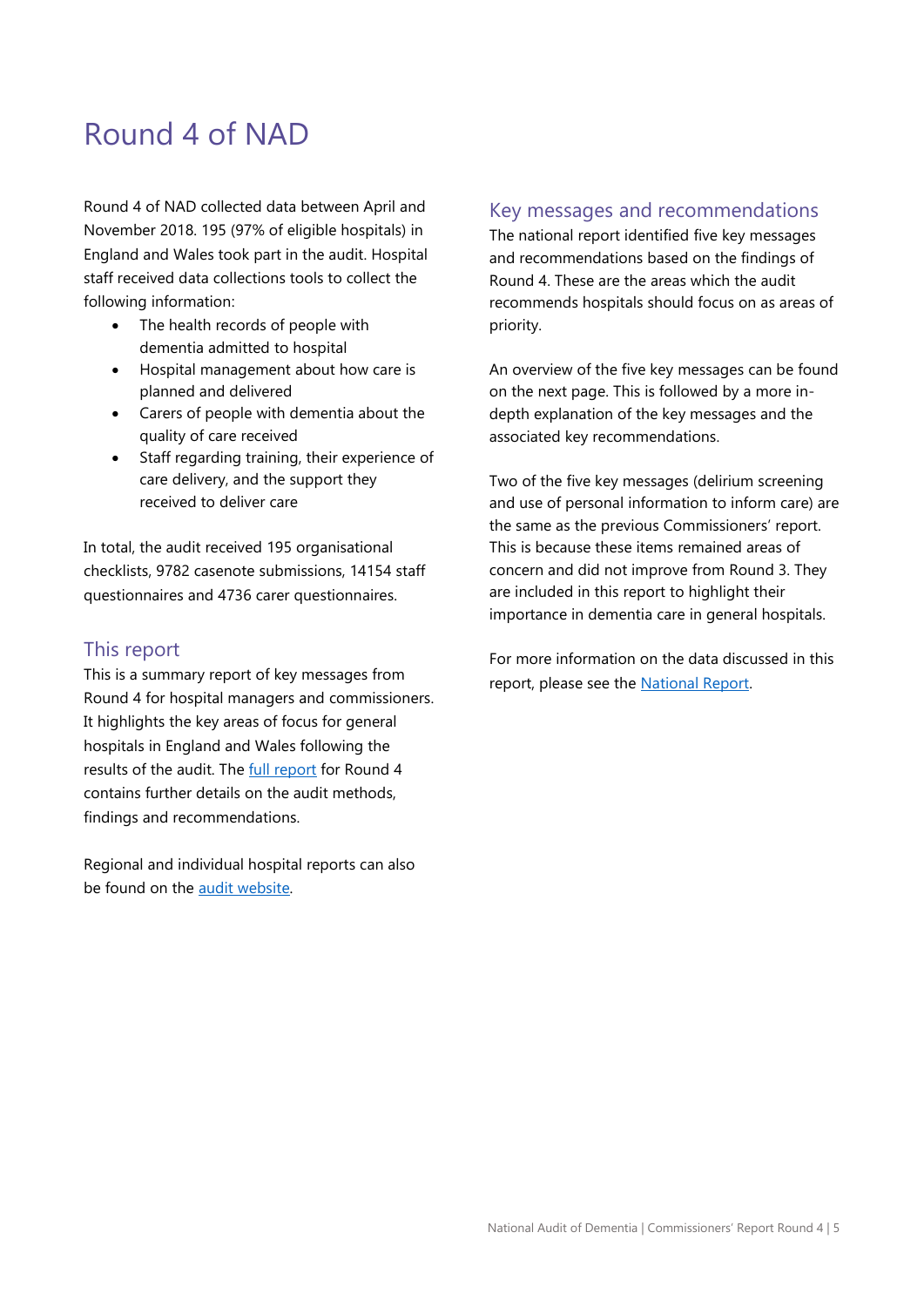# <span id="page-5-0"></span>Key Findings

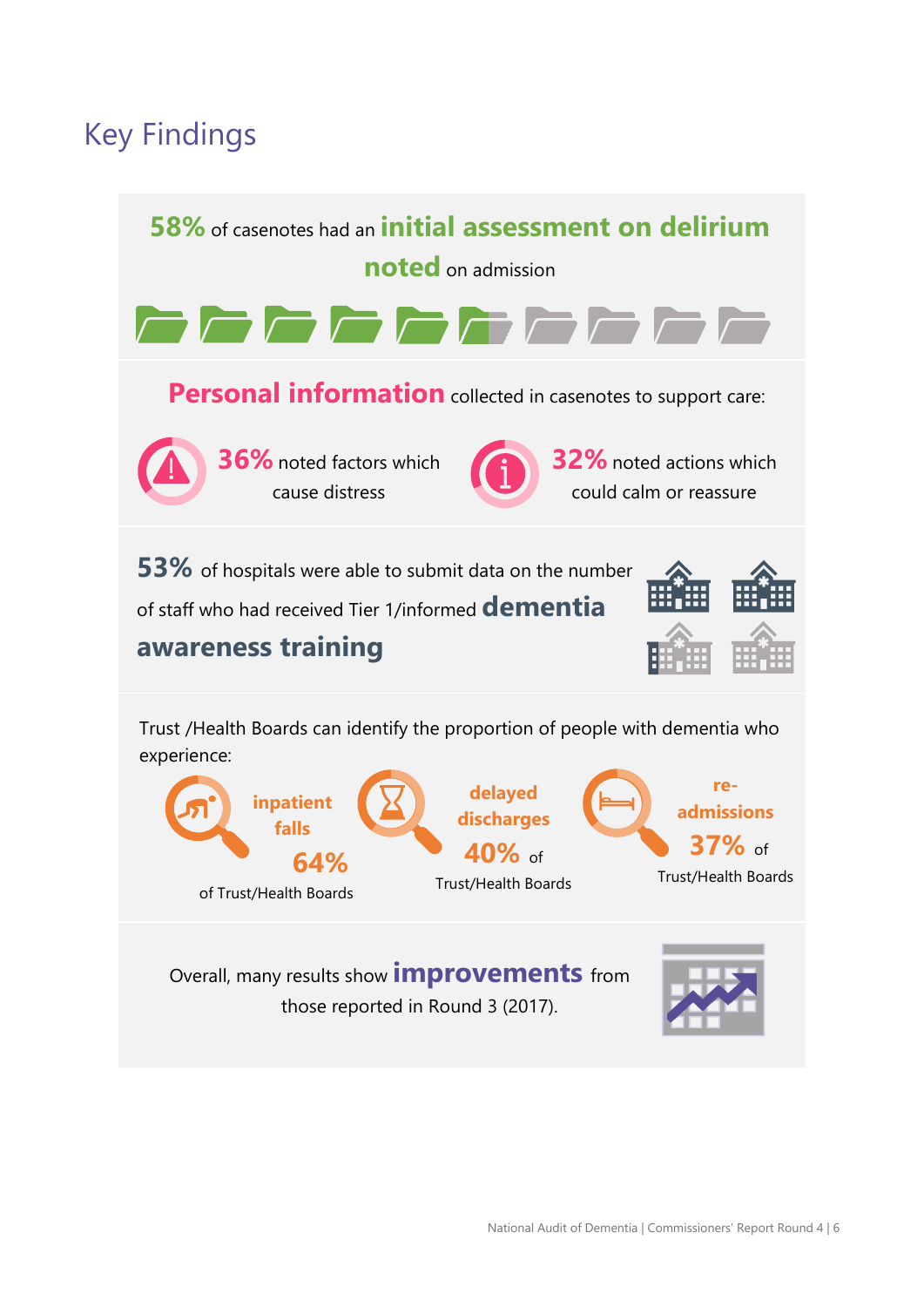# <span id="page-6-0"></span>Key message 1: Delirium screening still requires improvement

#### What is delirium?

Delirium is an acute decline in mental functioning with confusion, over activity or underactivity, distress (hallucinations, paranoia). It is usually caused by acute medical illness, surgery, or by medicines or medication withdrawal. Most patients recover, in a few days to a few weeks. People with dementia are at considerable risk of developing delirium<sup>7</sup>. When delirium is superimposed on dementia, it can be challenging to distinguish<sup>8</sup>. NICE quidelines for delirium<sup>7</sup> specify that when indications of delirium are identified a clinical assessment should be carried out to confirm diagnosis.

#### Delirium in Round 4 of NAD

Following the NAD Spotlight Audit on delirium in 2018 we amended the questions on delirium assessment. We added more response options to capture evidence of assessment in casenotes. To ensure the most extensive and inclusive interpretation of screening was used, we defined initial assessment of delirium as one or more of the following:

- Delirium noted on admission
- Corroborative history
- Single Question in Delirium
- Another form of delirium screen
- $4\Delta T$
- Confusion Assessment Method (CAM)
- Another form of delirium assessment

Using this definition, there was evidence in 58% of casenotes of a delirium screening. Although not directly comparable this is actually a 10% decrease from the Spotlight Audit on delirium and 42% of people did not receive a delirium screening.

### Comments from staff and carers

"Patients with delirium need to be nursed in a quiet, safe space so as not to distress them further." Healthcare assistant, staff questionnaire

"Working with dementia is hard and stressful at the best of times, we need more staff who have been trained and have the understanding of dementia/delirium." Healthcare assistant, staff questionnaire

"More care should be taken to find out what stage a dementia sufferer is at. My husband was onset so is still good at his bodily functions but because of his delirium he was more confused than usual and they need to slow speech to [let him] understand what is being said." Carer, carer questionnaire

#### Related recommendations

**Medical and Nursing Directors** should**:** ensure that people with dementia admitted as an emergency are assessed for delirium using a standardised tool such as the 4AT or Confusion Assessment Method (CAM) (NICE CG 103 1.2)<sup>7</sup> and consider the symptom of pain as a contributory factor.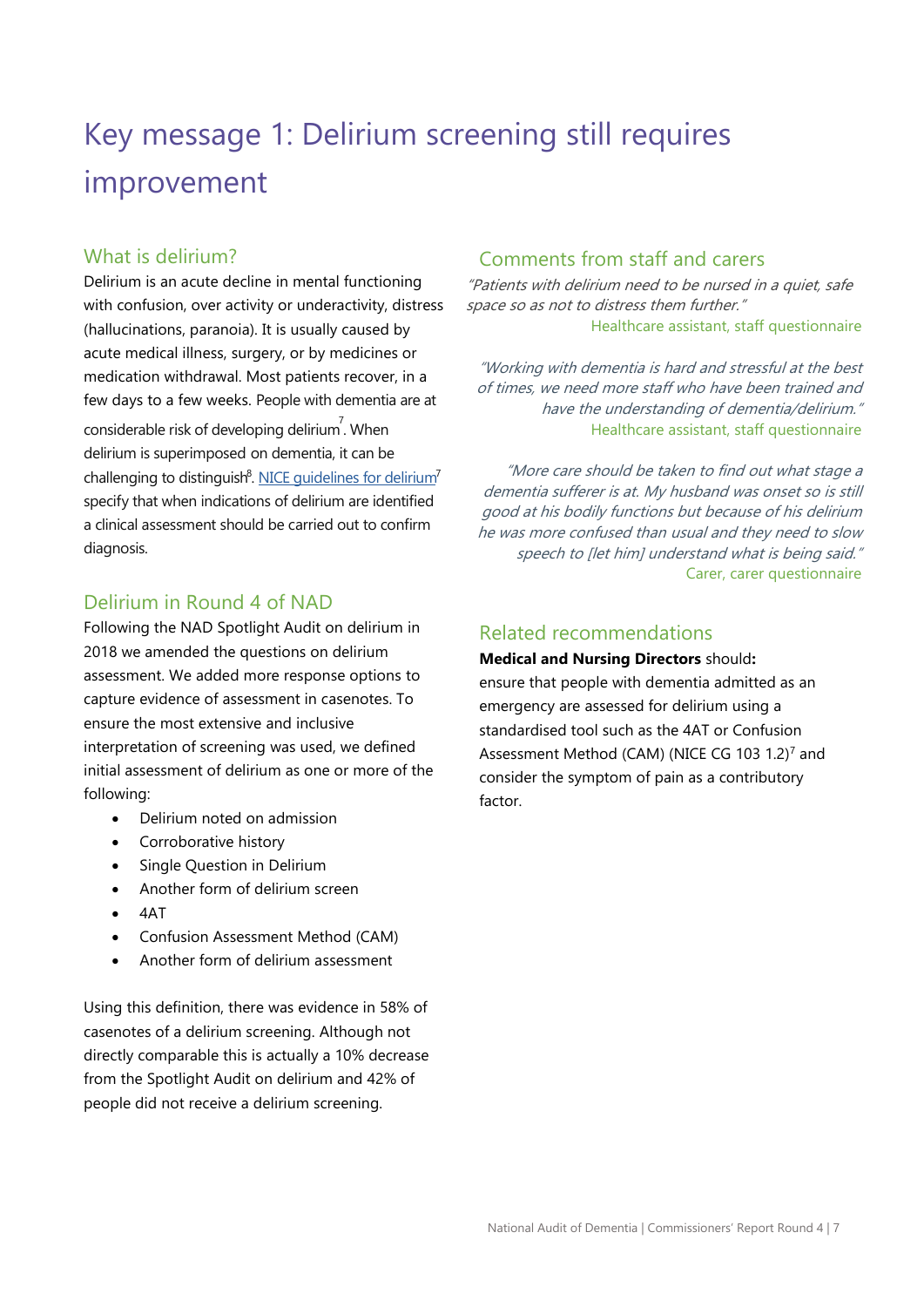# <span id="page-7-0"></span>Key message 2: Personal information to support better care must be accessible

### What is a personal information document?

A personal information document contains key information about the care and communication needs of a person with dementia. There are different versions of the document (e.g. [This is Me\)](https://www.alzheimers.org.uk/info/20033/publications_and_factsheets/680/this_is_me) but they are all intended to capture information such as preferred name, food likes and dislikes, factors which can cause distress and how these can be mitigated. Details recorded about the person with dementia should help staff to understand and anticipate their needs and involve them in decisions about their care 9 .

### Personal information documents in Round 4 of NAD

Nearly all hospitals (97%, 190/195) said that they had a formal system in place for collecting personal information. However, these documents are not always used and the information not always available.

A ward spot check carried out during the audit looked for the document with key personal information about care needs and communication that should be completed for people with dementia. The spot check found that just over half of patients who should have had a personal information document, had one in place. Although this is an improvement from the previous round (Round 3, 49%), on average 40% of patients did not have this information.

63% of staff said that they could access personal information 'always' or 'most of the time', which is a slight improvement from Round 3 (60%).

Additionally, 68% of staff said they had the opportunity to use this information to inform care 'always' or 'most of the time' (no change from Round 3).

#### Comments from staff and carers

"My daughter and I were asked what [name] likes and dislikes and any hobbies etc. The nurses put a 'what is important to me' sheet up behind his bed which had all useful information about [name] and what keeps him calm."

#### Carer, carer questionnaire

"More communication is needed between nurses, nursing assistants, etc."

#### Healthcare assistant, staff questionnaire

"All the beds have Forget-me-Not forms by them, aimed at patients with dementia but the staff did not complete it for Mum. My niece completed it, but it was thrown away."

#### Carer, carer questionnaire

#### Related recommendations

**Directors of Nursing** should ensure that initial routine assessment of people with dementia includes:

- Information about factors that can cause distress or agitation
- Steps that can be taken to prevent these.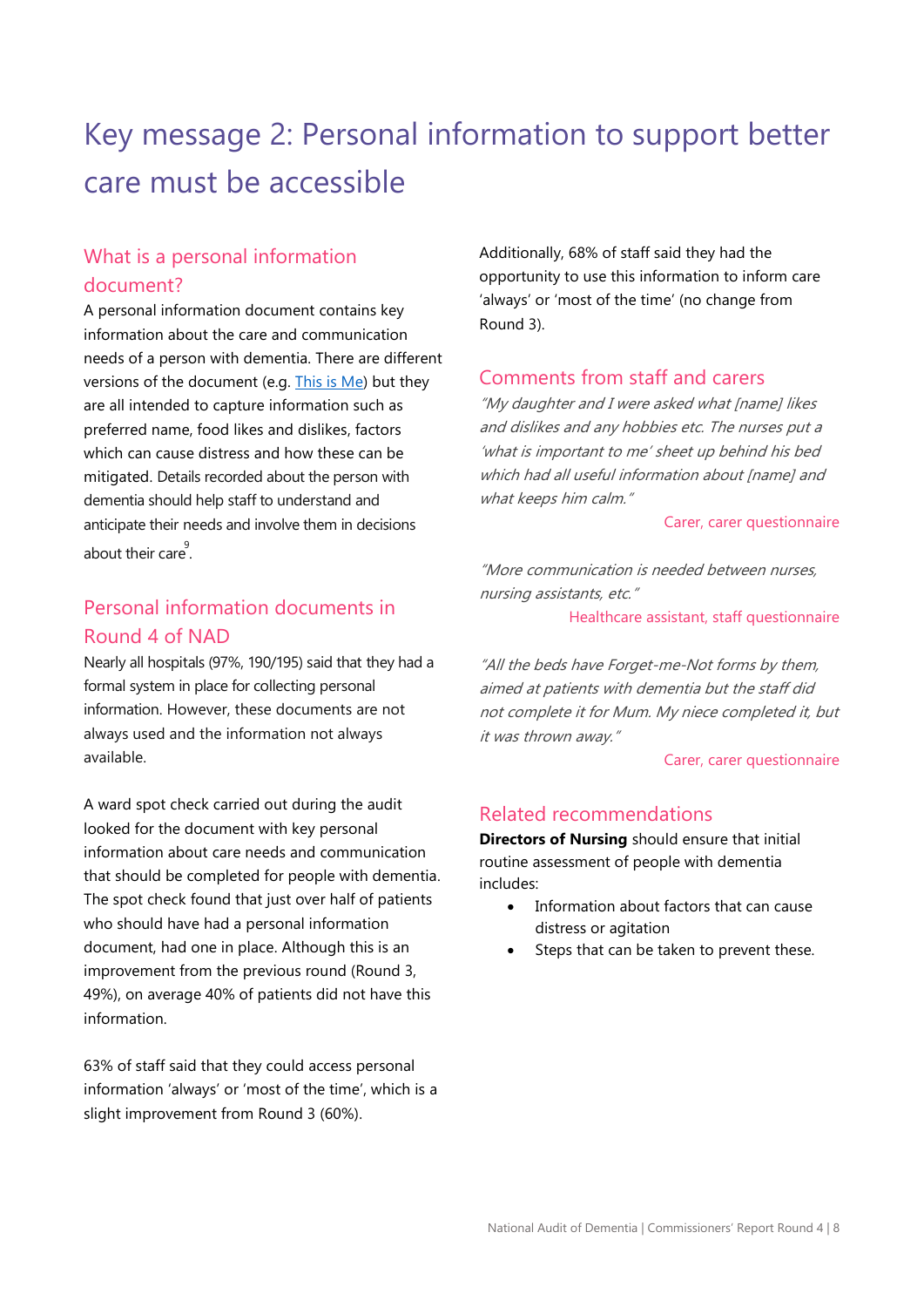# <span id="page-8-0"></span>Key message 3: Better access and delivery of dementia awareness training

### Staff and dementia awareness training

The Alzheimer's Society's Fix Dementia Care hospitals campaign $27$  and the Dementia Friendly Hospital Charter  $(2018)^7$  state that all hospitals should publish reports which monitor dementia training among staff.

### Dementia awareness training for staff in Round 4 of NAD

Staff training data is still not being consistently recorded so it is not possible to calculate the proportion of dementia trained staff in hospitals. On a national level only 53% of hospitals were able to provide any figures on the proportion of staff trained.

23% of staff only received eLearning training which, out of all training types listed, was the least likely to leave staff feeling better prepared to care for people with dementia.

#### Comments from staff and carers

"I think full training needs to be given to all staff who are not educated on dementia patients and their needs. I feel it is not fair on both the uneducated staff and the patient".

Healthcare assistant, staff questionnaire

"The confused dementia patients are sometimes seen as a nuisance by staff. Surely the staff should be able to nurse all patients and with the correct training should be able to help these people. This would make things a little easier for the patient, the nursing staff themselves and all other patients on the ward."

#### Carer, carer questionnaire

"Ignorance and fear of dementia very often lead to poor care for patients with dementia, if training was provided this would not be an issue." Registered nurse band 5 or 6, staff questionnaire

### Related recommendations

**Trust Chief Executive Officers** should demonstrate that all staff providing care for people with dementia receive mandatory dementia training at a level (Tier 1, 2, 3) appropriate to their role and that:

- Delirium and its relationship to dementia is included in the training
- Information about the number of staff who received dementia training is recorded
- The proportion of staff who have received dementia training is included in the annual Quality Account Report.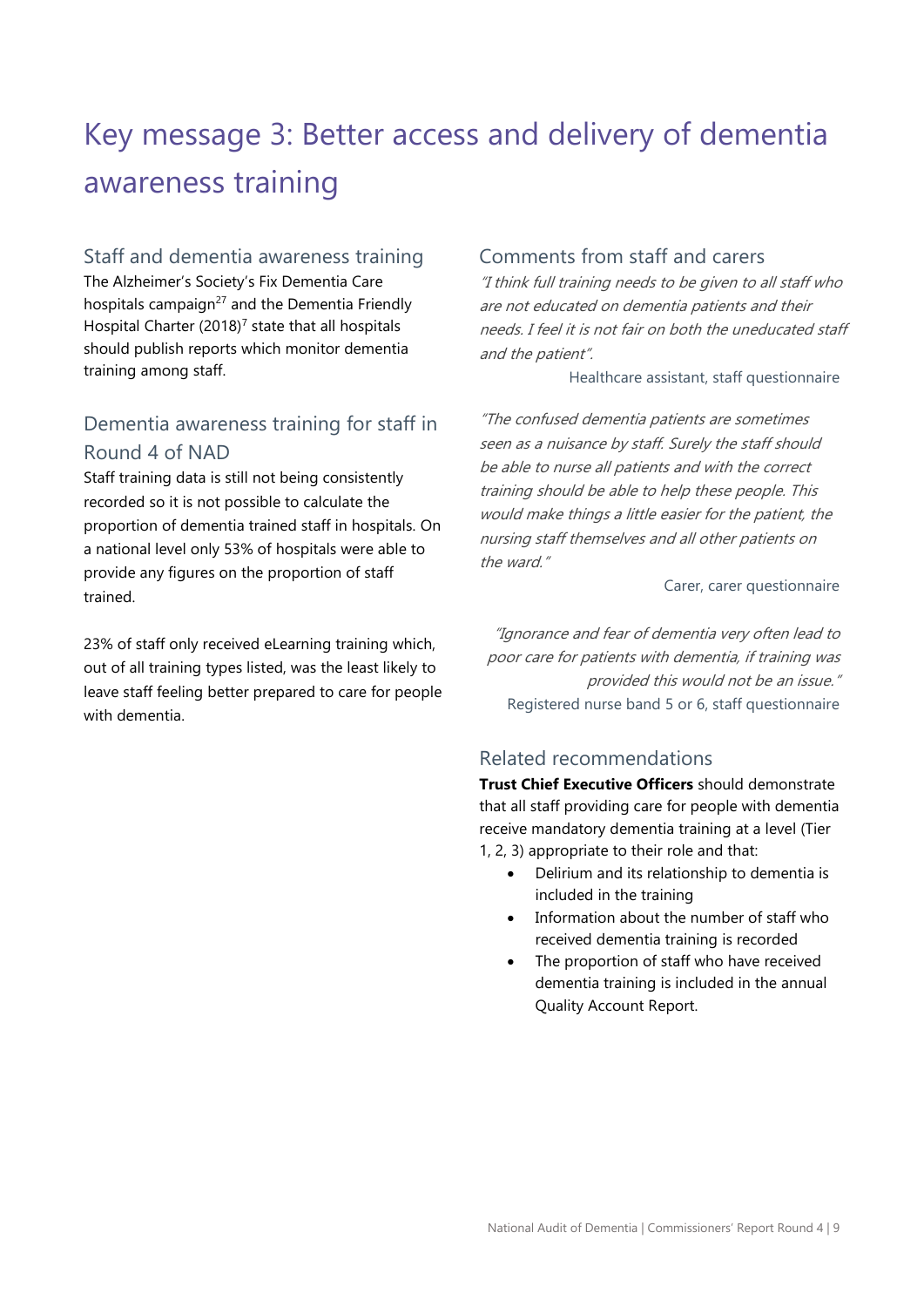# <span id="page-9-0"></span>Key message 4: Improve Trusts/Health Boards involvement in dementia care

### Trusts/Health Boards involvement in dementia care

More Trust/Health Boards can identify the patient population with dementia when reviewing collated information on patient safety indicators.

### Trusts/Health Boards involvement in Round 4 of NAD

Although there have been notable increases, less than half of Trust/Health Boards were able to identify patients with dementia when reviewing readmissions and delayed discharges.

#### Comments from staff and carers

"There could be a more streamlined pathway to discharge dementia patients." Ward based administrative staff, staff questionnaire

"We are confused about the discharge procedure and how our views are being incorporated in that. This has been very worrying as my mother is approaching the end of her life."

#### Carer, carer questionnaire

"The overall experience was good up until discharge when the patient living with dementia was taken to the discharge lounge and left. I was assured that I would receive a telephone call or notified as soon as she was being discharged so that I or another relative would be with her. This did not happen and she was left in unfamiliar surroundings until a relative arrived to check what was happening." Carer, carer questionnaire

### Related recommendations

**Trust Executive Directors** should ensure that information is presented to the Board which clearly identifies the proportion of people with dementia within reporting on patients who experience:

- A fall during their admission
- A delay to their discharge
- Readmission within 30 days of discharge.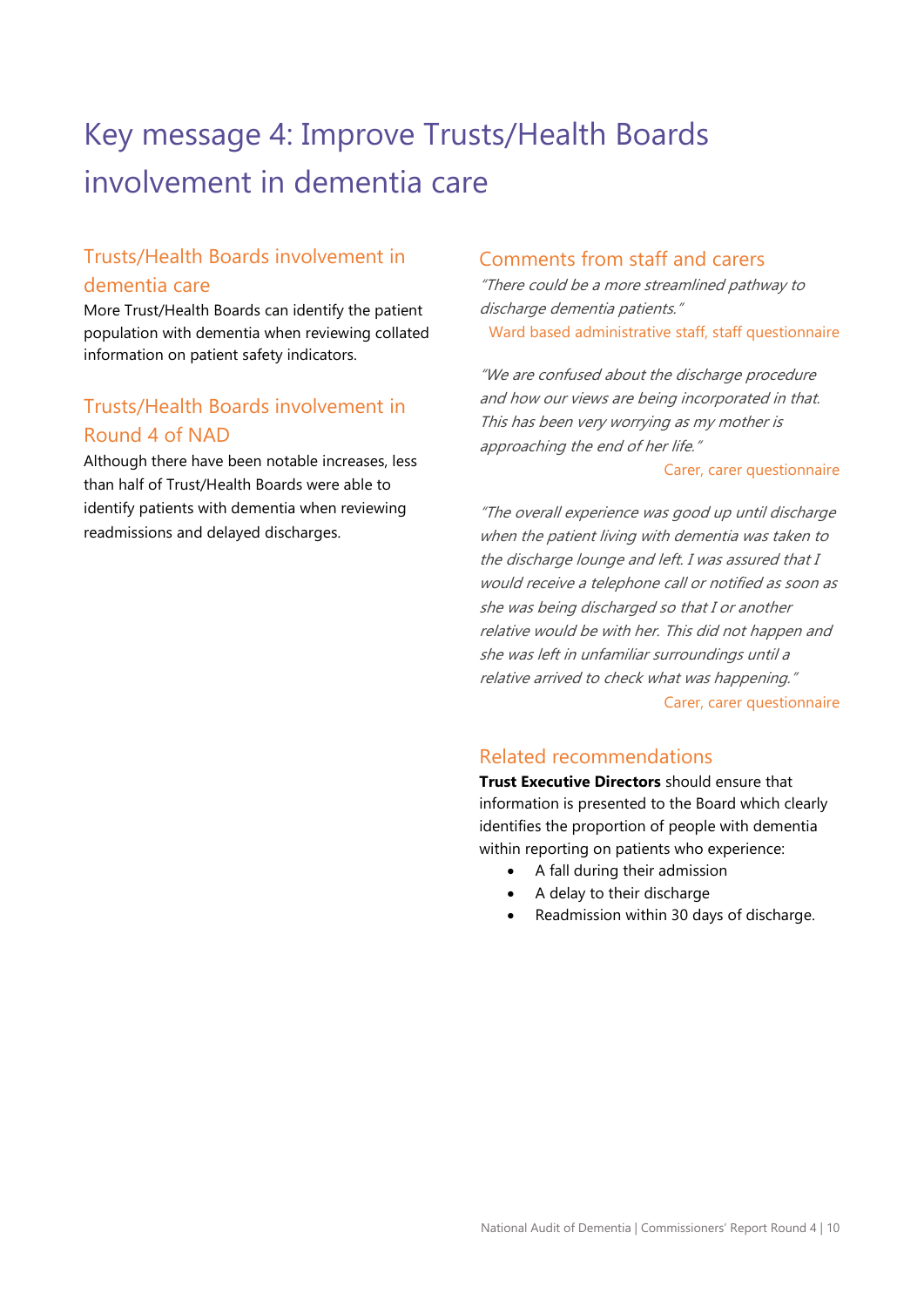# <span id="page-10-0"></span>Key message 5: Overall improvement from Round 3 to Round 4

### Improvements in Round 4 of NAD

Overall, results show slight improvements from those reported in Round 3 (2017). Average hospital scores across England and Wales have increased across all 7 scoring items since Round 3. There have been many improvements made on areas included in the Round 3 recommendations.

#### Assessment

- 43% of patients received comprehensive assessment (31%, Round 3)
- 93% of patients received a nutritional assessment (90%, Round 3)

#### Information and communication

- 46% of carers answered "yes, definitely" when asked about being kept informed and consulted (42% Round 3)
- 54% of carers answered that they were "very satisfied" with the support provided to them by the hospital (50%, Round 3)
- 78% of carers said that the person they care for was treated with respect (76%, Round 3)
- 59% of carers answered "yes, definitely" to a question about staff delivering high quality appropriate care (54%, Round 3)

#### **Nutrition**

- 96% of hospitals said that there was a policy in place to allow 24-hour access for carers, including mealtimes (89%, Round 3)
- 86% of staff said that this policy was adhered to "always/most of the time" (79%, Round 3)
- 72% of staff said that finger foods were available "always/most of the time" (65%, Round 3)

#### **Discharge**

- 88% of patients/carers received a copy of the care plan/summary (81%, Round 3)
- 69% of carers were offered an assessment of their current needs (67%, Round 3)
- 83% of casenotes showed that the discharge coordinator has discussed the place of discharge and support needs with the person's carer/relative (81%, Round 3)

#### Governance

- 77% of hospitals have a dementia care pathway (61%, Round 3)
- 64% of Trust/Heath Boards receive feedback from Patient Advice and Liaison Services (59%, Round 3)
- 76% of hospitals had planned or underway environmental changes based on 'dementia-friendly' environmental reviews (67%, Round 3)
- 41% of hospitals had opportunities for patients with dementia to engage in social interaction on one or more of their wards (30%, Round 3)

#### Related recommendations

#### **Trusts/Health Boards and their Chief Executive Officers** should:

- Work to implement these recommendations by World Alzheimer's Day 2020
- Publish progress made on implementing dementia recommendations in an annual Trust statement on dementia care
- Include other dementia friendly hospital initiatives, such as self-assessment based on the National Dementia Action Alliance 2018 charter<sup>7</sup>.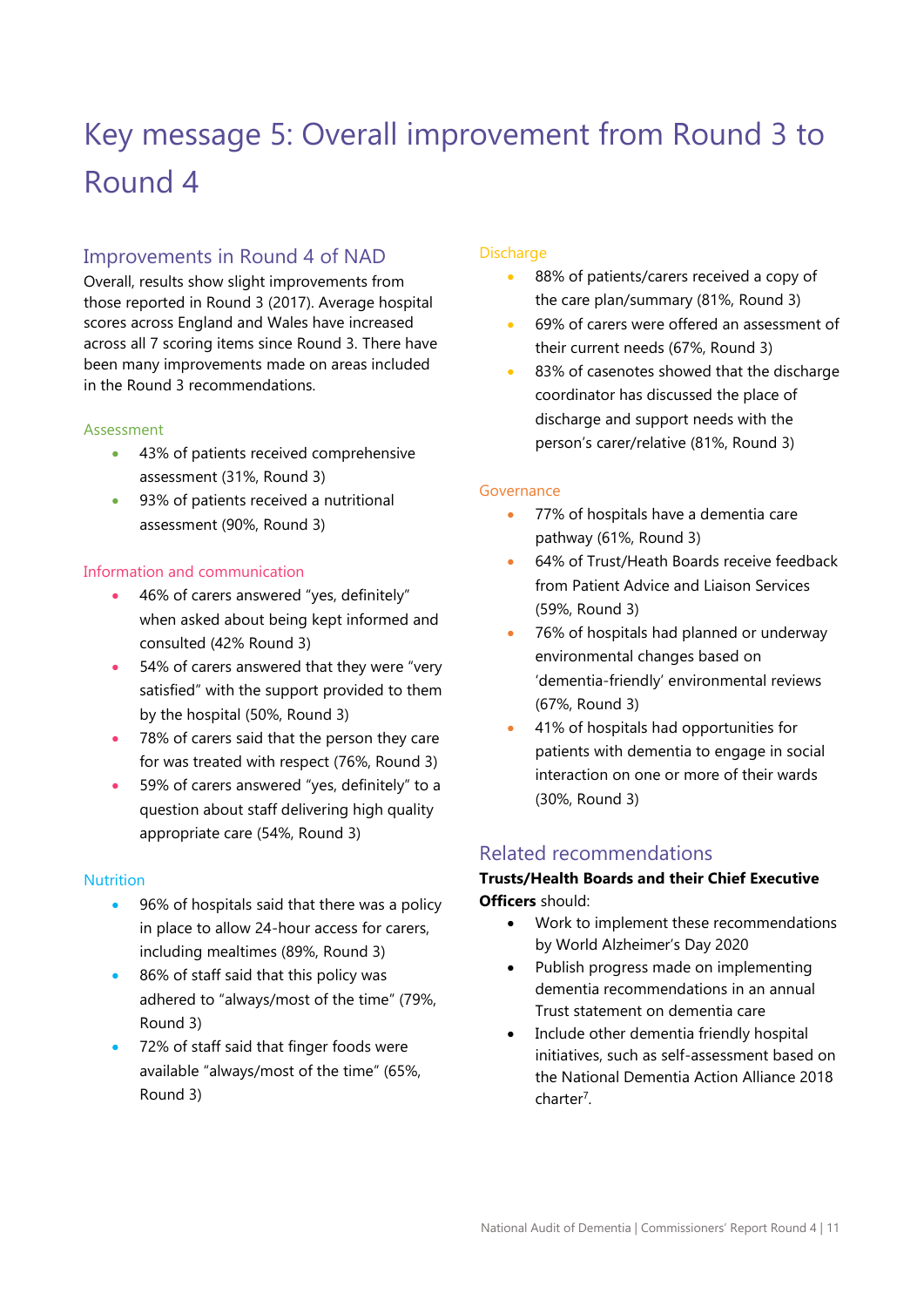# <span id="page-11-0"></span>Updates on Round 3 recommendations

| Round 3 Recommendations                                                                                                                                                                                                                                                                                                                                                                                                                                                                                                                                                                                                     | Update                                                                                                                                                      |
|-----------------------------------------------------------------------------------------------------------------------------------------------------------------------------------------------------------------------------------------------------------------------------------------------------------------------------------------------------------------------------------------------------------------------------------------------------------------------------------------------------------------------------------------------------------------------------------------------------------------------------|-------------------------------------------------------------------------------------------------------------------------------------------------------------|
| Medical and Nursing Directors should:                                                                                                                                                                                                                                                                                                                                                                                                                                                                                                                                                                                       |                                                                                                                                                             |
| Ensure that hospitals have robust mechanisms in<br>place for assessing delirium in people with<br>dementia including:                                                                                                                                                                                                                                                                                                                                                                                                                                                                                                       | Evidence of initial assessment of delirium<br>carried out: 58%*                                                                                             |
| At admission, a full clinical delirium assessment,<br>whenever indicators of delirium are identified                                                                                                                                                                                                                                                                                                                                                                                                                                                                                                                        | Evidence of full assessment following<br>signs of delirium: 66%*                                                                                            |
| Delirium screening and assessment fully<br>$\bullet$<br>documented in the patients notes (regardless of<br>the outcome)                                                                                                                                                                                                                                                                                                                                                                                                                                                                                                     | *Not comparable to Round 3 - changes to question                                                                                                            |
| Ward Managers should audit implementation/use of<br>personal information collected to improve care for<br>patients (e.g. This is Me <sup>16</sup> or other locally developed<br>document). The result of the audit should be fed back<br>to the dementia champions/dementia lead and ward<br>staff.                                                                                                                                                                                                                                                                                                                         | Staff reporting that the personal<br>information about patients with dementia<br>was available for them always/most of the<br>time:<br>63% ( $\uparrow$ 3%) |
| Clinical Commissioning Groups/Health Boards should<br>ensure that tenders let by Trusts for new catering<br>contracts always specify provision of finger foods for<br>main meals and access to a range of snacks 24 hours a<br>day.                                                                                                                                                                                                                                                                                                                                                                                         | Complete meal options that can be eaten<br>without cutlery everyday: 75% ( $\uparrow$ 10%)                                                                  |
|                                                                                                                                                                                                                                                                                                                                                                                                                                                                                                                                                                                                                             | Meal alternatives are available 24-hours a<br>day: 60% ( $\uparrow$ 9%)                                                                                     |
| The Medical Director and Nursing Directors should<br>promote the attendance of key carers to support care,<br>but ensure that this is complementary to, and not<br>instead of, care delivered by staff. The level of input by<br>carers, and how carers feel about the level of input<br>they have been asked to deliver should be monitored<br>through carer feedback, complaints and PAL enquiries.<br>Carer satisfaction should be seen as a marker of good<br>care. Ward managers should be supported to ensure<br>carers supporting patients should not be asked to<br>leave at mealtimes and/or stopped from helping. | Staff reporting that carers could visit out<br>of hours always or most of the time: 86%<br>(17%)                                                            |
| The Chief Executive Officer should ensure that there is<br>a dementia champion available to support staff 24<br>hours per day, seven days per week. This could be<br>achieved through ensuring that people in roles such as<br>Site Nurse Practitioners and Bed Managers have<br>expertise in dementia care.                                                                                                                                                                                                                                                                                                                | Dementia champions in place at<br>Directorate level: 77% (↓ 6%) Ward level:<br>89% ( $\sqrt{5\%}$ )                                                         |
| The Safeguarding Lead should ensure that staff are<br>trained in the Mental Capacity Act, including consent,<br>appropriate use of best interests decision making, the<br>use of Lasting Power of Attorney and Advance Decision<br>Making. Training should cover supportive<br>communication with family members/carers on these<br>topics.                                                                                                                                                                                                                                                                                 | Record of patient's consent/best interests<br>decision making when change of<br>residence proposed: 66% (-)                                                 |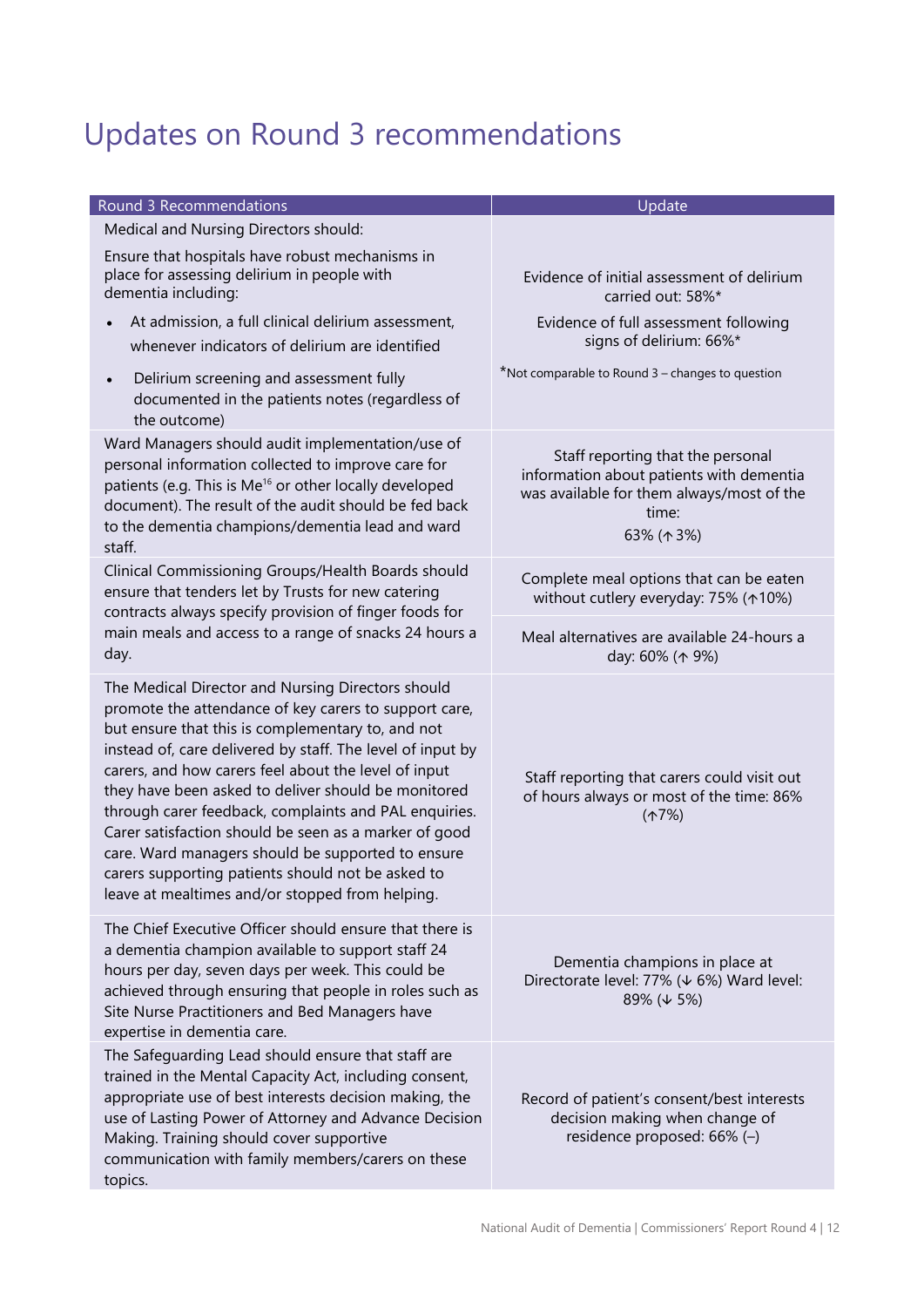### <span id="page-12-0"></span>References

- 1. Alzheimer's Society. What is dementia? [Online] [Accessed 22 February 2019.] [www.alzheimers.](http://www.alzheimers.org.uk/about-dementia/types-dementia/what-dementia) [org.uk/about-dementia/types-dementia/what-dementia.](http://www.alzheimers.org.uk/about-dementia/types-dementia/what-dementia)
- 2. Alzheimer's Society. Facts for the Media. Alzheimer's Society. [Online] [Accessed 22 February 2019.] [https://www.alzheimers.org.uk/about-us/news-and-media/facts-media.](https://www.alzheimers.org.uk/about-us/news-and-media/facts-media)
- 3. Dementia Statistics. Hospitals | Dementia statistics hub. [Online] [Accessed 22 February 2019.] [https://www.dementiastatistics.org/statistics/hospitals/.](https://www.dementiastatistics.org/statistics/hospitals/)
- 4. National Dementia Action Alliance. Dementia-Friendly Hospital Charter: Revised 2018. [Online] 2018. [Accessed 22 February 2019.] https://nationaldementiaaction.org.uk/wp-content/ uploads/2019/06/DEMENTIA-FRIENDLY-HOSPITAL-CHARTER-UPDATED-June-2019.pdf.
- 5. Welsh Government. Dementia action plan for Wales, 2018–2022. [Online] [Accessed 13 March 2019.] [https://gov.wales/docs/dhss/publications/180214dementiaen.pdf.](https://gov.wales/docs/dhss/publications/180214dementiaen.pdf)
- 6. Age UK. Implementing John's Campaign. [Online] [Accessed 22 February 2019.] [https://](https://johnscampaign.org.uk/docs/external/age-uk-implementing-johns-campaign.pdf) [johnscampaign.org.uk/docs/external/age-uk-implementing-johns-campaign.pdf.](https://johnscampaign.org.uk/docs/external/age-uk-implementing-johns-campaign.pdf)
- 7. NICE. Delirium: Prevention, diagnosis and management. [Online] 2010. [Accessed 22 February 2019.] [https://www.nice.org.uk/Guidance/CG103.](https://www.nice.org.uk/Guidance/CG103)
- 8. Challenges and Opportunities in Understanding Dementia and Delirium in the Acute Hospital. Jackson, T.A., Gladman, J.R., Harwood, R.H., MacLullich, A.M., Sampson, E.L., Sheehan, B. and Davis, D.H. 3, 2017, PLoS Medicine, Vol. 14.
- 9. Alzheimer's Society. Going into Hospital. Alzheimer's Society. [Online] [Accessed 29 March 2019.] [https://www.alzheimers.org.uk/get-support/help-dementia-care/going-into-hospital.](http://www.alzheimers.org.uk/get-support/help-dementia-care/going-into-hospital)